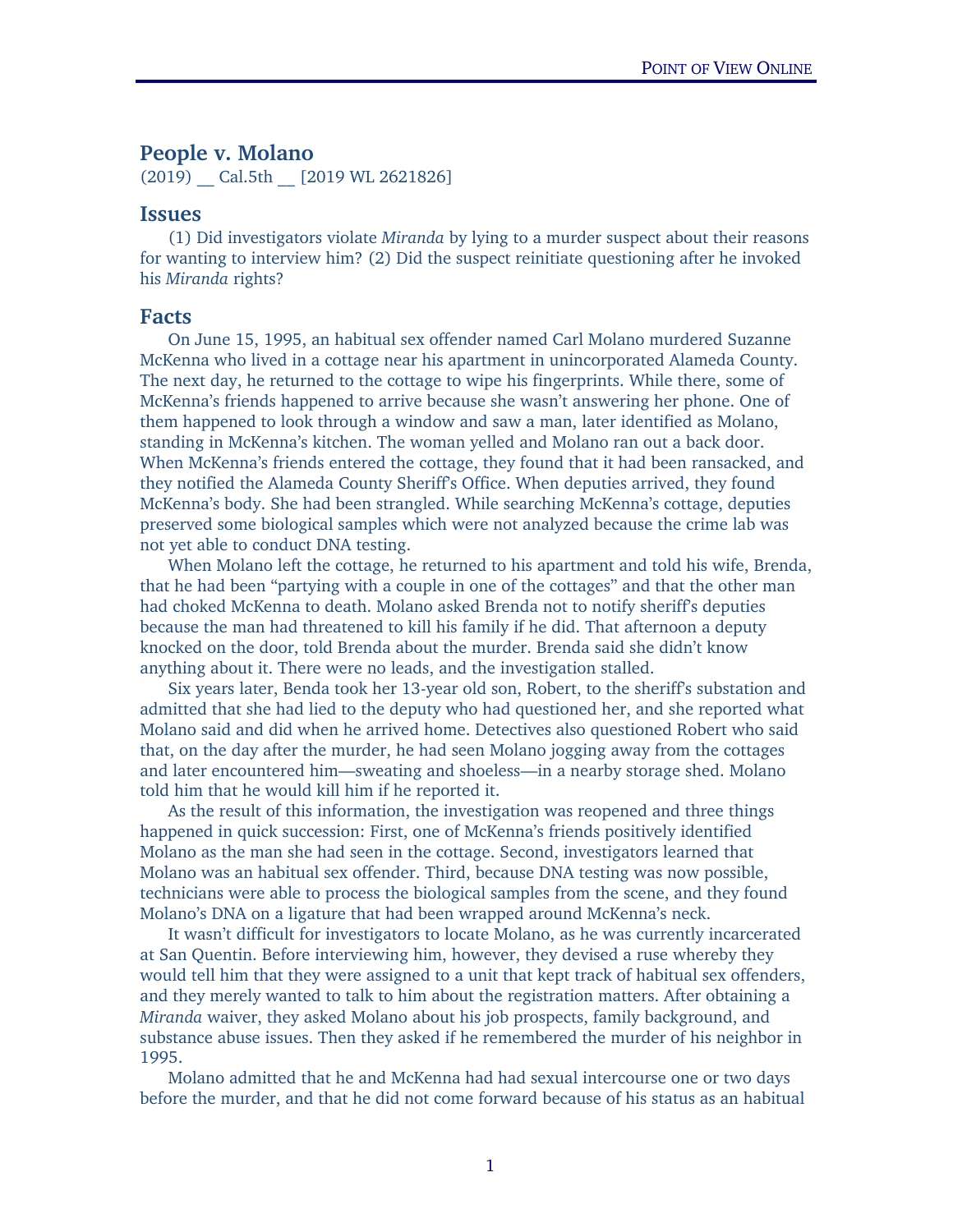sex offender. Because the topic of conversation had changed dramatically, it apparently dawned on Molano that he had been duped. So he told the investigators "I understand where this is leading to, and I would rather not say anything else until I have a public defender of mine." The investigators terminated the interview but told Molano that if he wanted to resume their conversation he would have to initiate contact. Molano responded that he wanted to tell them "about his involvement with McKenna's murder," but that he first "wanted to have a counseling session with his psychologist." The investigators gave him their cards and left.

One week later, Molano was charged with the murder, and the investigators returned to San Quentin and transported him back to Alameda County to stand trial. When they informed him that he was under arrest for murdering McKenna, he said "he had been meaning" to call them, had "intended to," and that he had already talked to a counselor. Because Molano had previously invoked his right to remain silent and right to counsel, the investigators told him they could not discuss the murder until they arrived at their substation. During the drive, Molano asked "What's it look like I'm facing?" An investigator responded, "[I]f you'd like to give an explanation then we're gonna give you another opportunity once we get to our station." What followed was a lengthy conversation in which the investigators made it clear that they wanted to talk with him, but they put no pressure on him. When they arrived, Molano said he "wanted to get this over with, [that] he knows that the public defender would tell him not to talk to the police," but that he "just wants to tell the story, and get it over with."

When the interview began, and after Molano waived his *Miranda* rights, the investigators confirmed with him that he wanted to talk with them about the murder, and that he had initiated the interview. He then claimed that he and another man were having rough sex with McKenna, and that the other man inadvertently strangled her. Shortly thereafter, a deputy district attorney interviewed Molano and, after obtaining a *Miranda* waiver, asked, "Would it be a fair statement to say that you reinitiated the discussion about the case? Molano replied that it "would be fair because I asked like if I will be straight up with you both like I was with them." He then repeated his story.

Before trial, Molano filed a motion to suppress his statements on grounds that he had previously invoked. The motion was denied and the case went to trial. He was found guilty and sentenced to death.

# **Discussion**

On appeal, Molano argued that his confession should have been suppressed on the following grounds: (1) his initial *Miranda* waiver at San Quentin was ineffective because the investigators lied to him about the real purpose of their visit, and (2) he did not freely reinitiate the interview that took place at the sheriff's station.

#### The ruse

As noted, the investigators lied to Molano when they met with him at San Quentin when they said they wanted to talk about the sex registration matters. Although Molano did not then make any incriminating statements, he argued that the incriminating statement he made later at the sheriff's station should have been suppressed because "he would not have waived his *Miranda* rights if he had actually been told who the officers were and what they were investigating."

It is settled, however, that officers who are seeking a *Miranda* waiver need not provide suspects with any information other than the *Miranda* rights themselves. As the